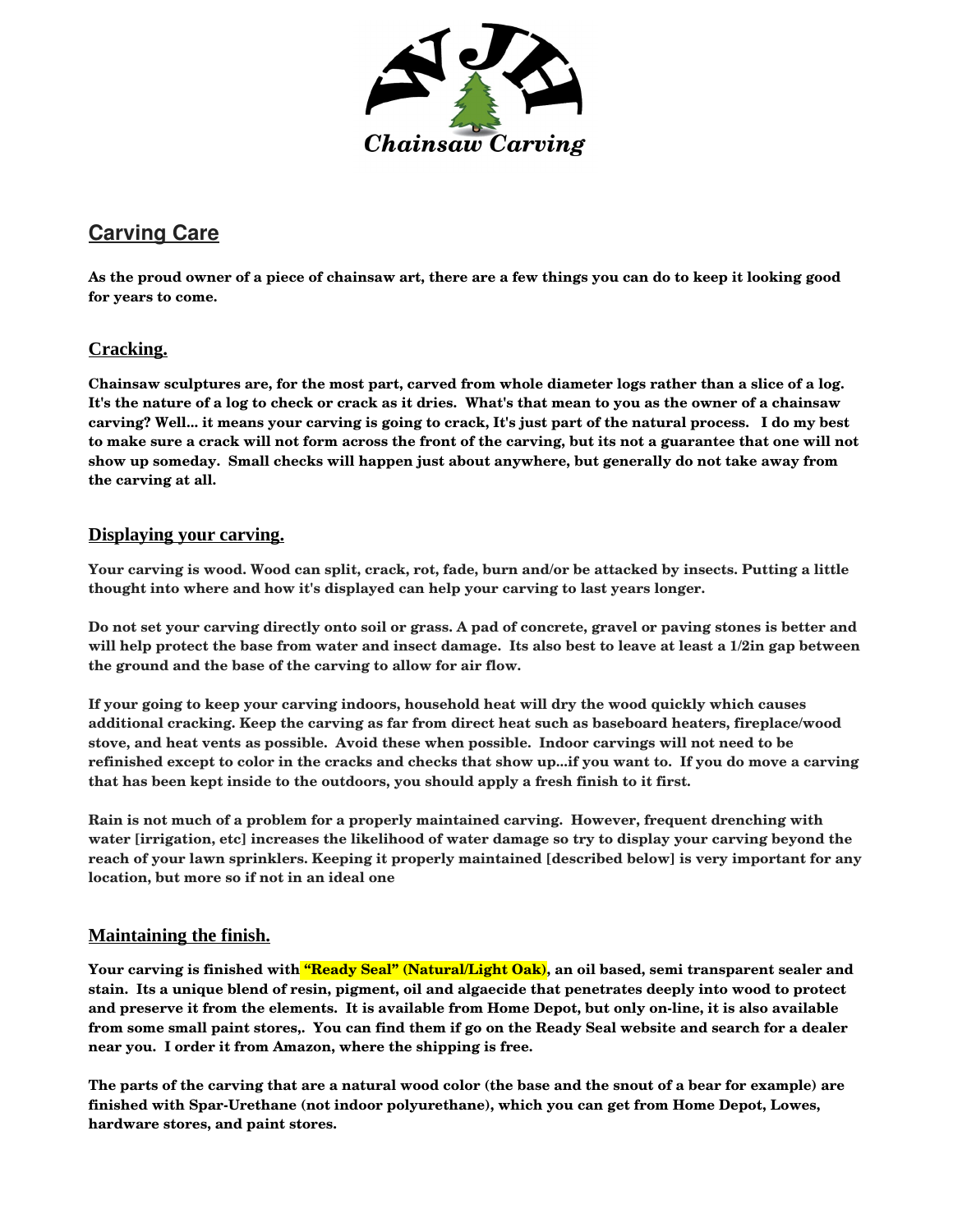**I recommend that any carving displayed outdoors be resealed with the same finish that your carving had applied when you bought it each spring or fall, or when you see the color starting to fade and water is no longer beading. Recoat the parts that have Spar urethane on them as well, or at least when you see signs of the finish failing.**

 **Another option is to use SparUrthane on the whole carving. If you choose to go that route, wait about a year for the carving to dry out before you apply it. Most of the wood I carve is still fairly wet, and if Spar is used too soon, the wood will not be able to breath and mold could grow under the finish, turning the carving black. If you want to spruce up the color a bit, be sure to stain it before you put Spar on it...once it is coated with Spar, stain will no longer absorb into the wood. Recoat with Spar Urethane every year, or when you see the finish starting to fail.**

**\*Whichever path you choose, it is very important to remember to seal the bottom of the carving as well with Spar Urethane every time you do maintenance on it.**

**If and when cracks show up on your carving, you can use either a similar color stain (ebony for bears) or paint to make the newly exposed wood the same color as the rest of the carving. In general, just adding that color will make the crack visually disappear, and the crack becomes just part of the carvings personality. Larger cracks, and or ones across the face that take away from the looks of the carving can be easily repaired, feel free to contact if one shows up.**

#### **Bugs and Mold/Mildew**

**Mold, mildew and fungus should not be much of an issue as long as the finish is maintained. If any of those show up, the carving is probably in a wet area and can not dry properly. It should be moved to a dryer location (wet wood rots fast). Bugs such as termites and carpenter ants also should not be a problem as long as the base of the carving is kept off the ground, and the carving is not in a damp location. If your carving does get infested, treat the bugs the carving with the appropriate pesticide and relocate it. Carpenter bees are not often an issue, but they can show up. An infestation of them will not be caused by the location of the carving, but bad luck. These too will have to be treated with pesticide. If there are lots of holes, they can be plugged up fairly easily and stained to match.**

**If you have any questions about the carving (refinishing, pests, cracks, etc), or want me to refinish your carving, feel free to contact me anytime.** 

**Thanks again!**

**Wyatt Harrison 9738417281 [wjhcarving@yahoo.com](mailto:wjhcarving@yahoo.com) www.wjhchainsawcarving.com Facebook @wjhchainsawcarving**